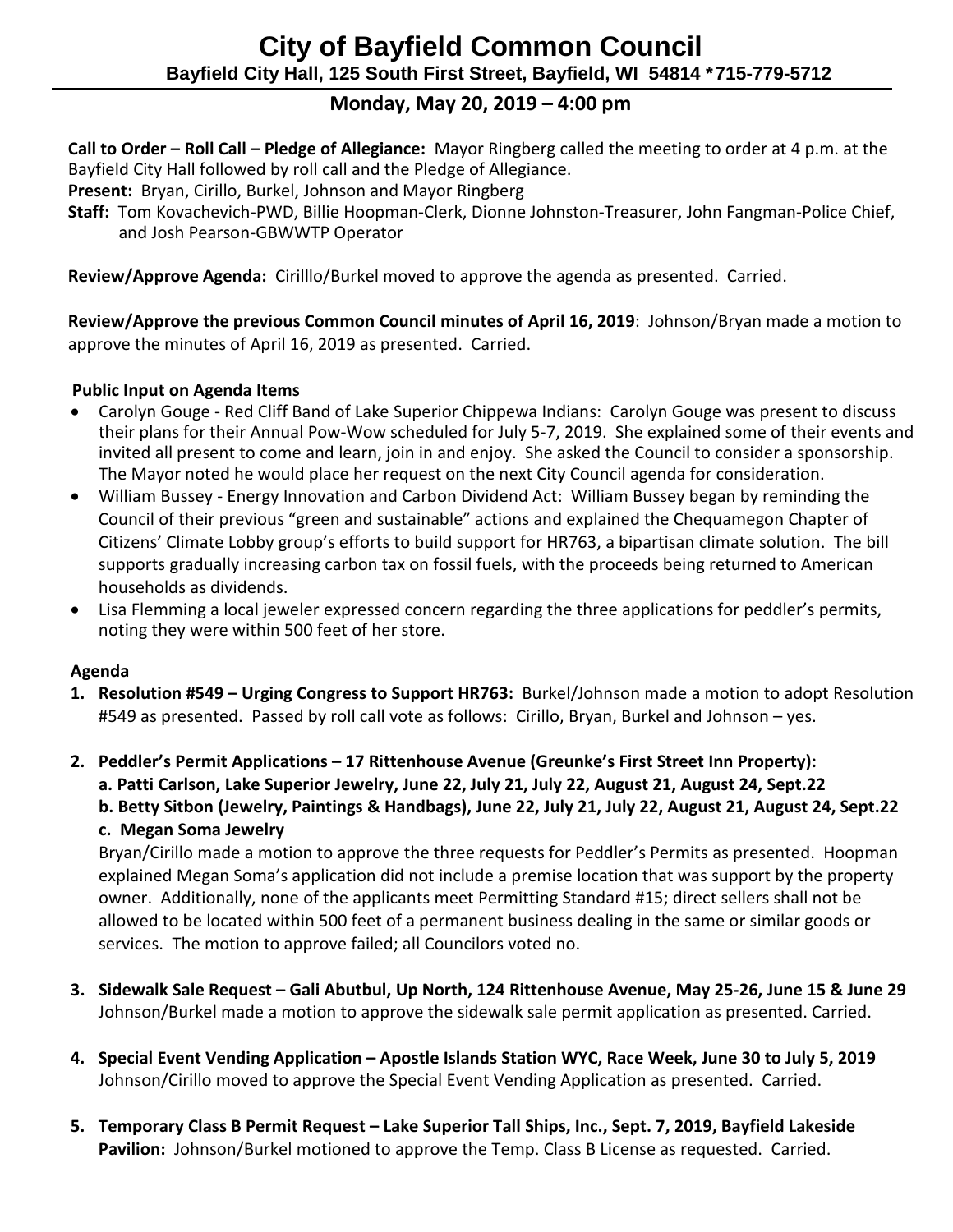#### **6. 2019-2020 Alcohol, Tobacco and Coin License Requests**

The Council received the list of annual Alcohol, Tobacco and Coin Licenses requested for 2019-2020. Some discussion ensued about the outdoor permitted spaces and the two new areas being requested.; Fat Radish Patio and Copper Trout's proposed new patio area. Johnson/Bryan moved to approve the licenses as presented by the Clerk with the exception of the two new outdoor spaces; the Fat Radish and Copper Trout. More information is needed. Carried.

Councilors asked Hoopman if the Chateau Boutin had an alcohol license. Hoopman explained that she understood alcohol could be provided at a closed party and it was dependent upon the sale of alcohol; how it was obtained. They asked her to inquire further.

#### **7. 2019-2020 Servers License Requests**

Johnson/Bryan moved to approve the server's licenses requested in accordance with Wisconsin's Fair Employment Law, ch. 11 and proper training or proof of a previous license. Carried.

**8. Notification of General Records Schedule and Risk Management and Related Records Adoption** 

Burkel/Johnson moved to approve the submittal to the Wisconsin Historical Society of the notifications as specified above. Hoopman explained that once approved, we would need to amend the City's Ordinance accordingly.

### **9. Proposed Bayfield Area Trails System Steering Committee (BATS)**

Burkel/Johnson moved to endorse establishment of the proposed Bayfield Areas Trails System Steering Committee as presented. Carried.

#### **10. Room Tax Report**

The Council received a copy of the 2019 First Quarter Room Tax Report; figures are low in comparison to previous years. It was noted, some data appears to be skewed in the non-taxable category. Treasurer Johnston will investigate further on those figures. Concern was expressed over the low figures especially knowing sales tax in the County was up significantly. Why is this quarter's room tax so much lower?

## **11. Appointments: Matt Zawislak, Zoning Board of Appeals**

Bryan/Johnson moved to approve the Mayor's appointment of Matt Zawislak to the City's Zoning Board of Appeals. Carried.

## **12. Project Updates:**

- a. **2019 Comprehensive Plan – Next Steps:** The May 14, 2019 training was noted as a success. Now Committees are expected to begin their Action Planning accordingly.
- b. **Waterfront Walk Turning Point Project – Resolution #550 - Bayfield's Turning Point Park Celebration** Johnson/Burkel moved to approve Resolution #550 as presented endorsing the Turning Point Park Celebration on June 18, 2019 and grants permission to the Bayfield Fire Department to serve beer in the park area defined. Passed by roll call vote as follows: Bryan, Burkel, Johnson, Cirillo – yes.
- c. **Old Jail – Bayfield Heritage Association:** BHA continues to make needed improvements. Thank you!
- d. **Green Tier Legacy Community Alliance for Health Project:** Nothing new to report.
- e. **Marina Breakwall/Seawall Evaluation:** Nothing new with the project to report. Bryan noted he recently inspected the outer breakwall and didn't see any new damage.
- f. **Pavilion Deck Repair:** Completed. Final payment will be made accordingly.
- g. **GBWWTP Solar Project:** Awarded to Eagle Point Solar (See GBWWTPC Minutes below)
- h. **Vegetation Removal along the Brownstone Trail Slopes:** Proposed letter and training. By consensus, the Council approved sending this letter out. Very supportive of public education efforts. Should the area north of the sluiceway (east of Hwy. 13) be included?